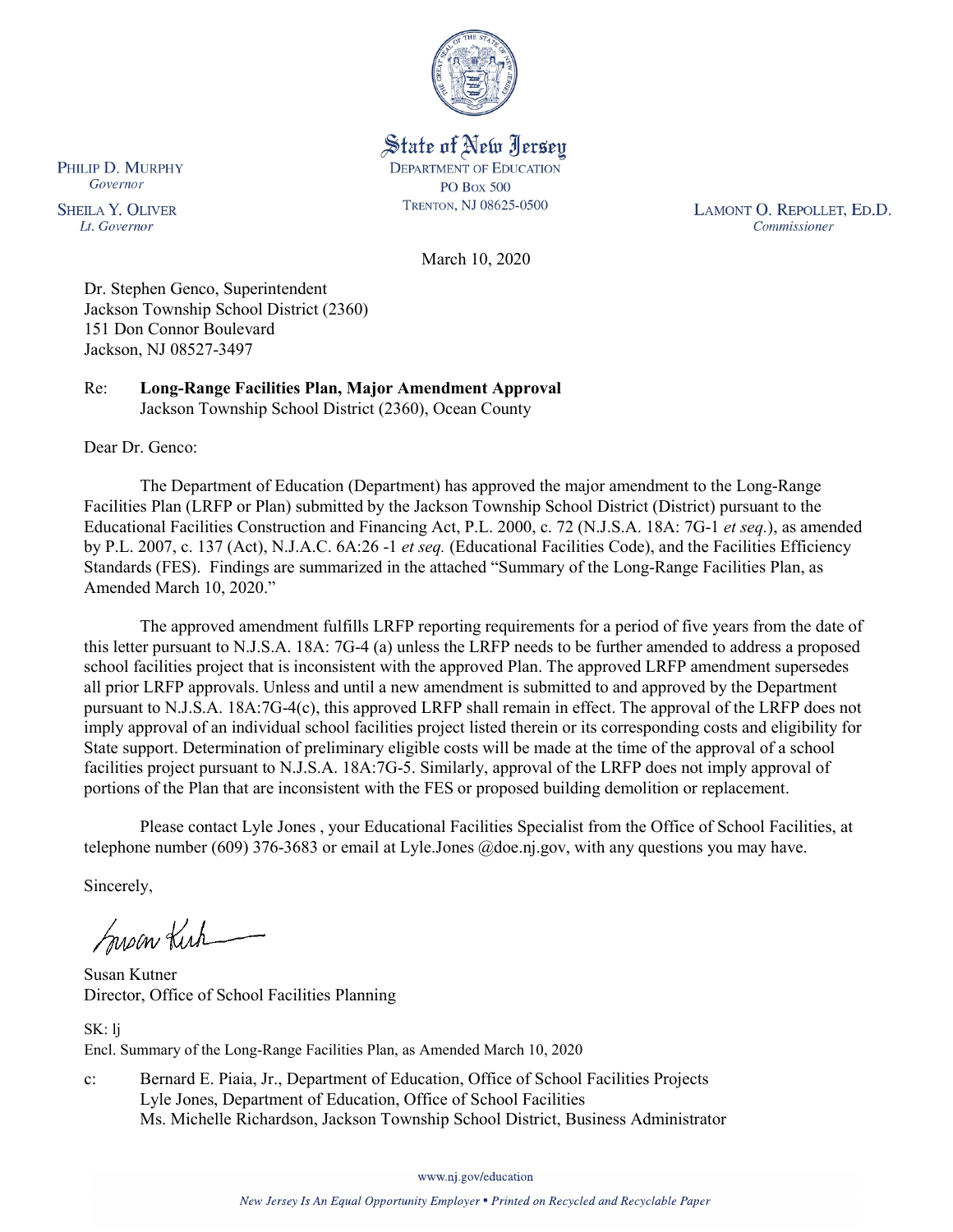# **Jackson Township School District (2360) Summary of the Long-Range Facilities Plan, as Amended March 10, 2020**

The Department of Education (Department) has completed its review of the major amendment to the Long-Range Facilities Plan (LRFP or Plan) submitted by the Jackson Township School District (District) pursuant to the Educational Facilities Construction and Financing Act, P.L. 2000, c. 72 (N.J.S.A. 18A: 7G-1 *et seq.*), as amended by P.L. 2007, c. 137 (Act), N.J.A.C. 6A:26-1 et seq. (Educational Facilities Code), and the Facilities Efficiency Standards (FES).

The following provides a summary of the District's approved amended LRFP. The summary is based on the standards set forth in the Act, the Educational Facilities Code, the FES, District-reported information in the Department's LRFP reporting system, and supporting documentation. The referenced reports in *italic* text are standard reports available on the Department's LRFP website.

## **1. Inventory Overview**

The District is classified as a Regular Operating District (ROD) for funding purposes. It provides services for students in grades PK-12.

The District identified existing and proposed schools, sites, buildings, rooms, and site amenities in its LRFP. Table 1 lists the number of existing and proposed district schools, sites, and buildings. Detailed information can be found in the *School Asset Inventory Report* and the *Site Asset Inventory Report.*

**As directed by the Department, school facilities projects that have received initial approval by the Department and have been approved by the voters, if applicable, are represented as "existing" in the LRFP.** Approved projects that include new construction and/or the reconfiguration/reassignment of existing program space are as follows: n/a.

| <b>Table 1: Number of Schools, School Buildings, and Sites</b> |  |  |
|----------------------------------------------------------------|--|--|
|                                                                |  |  |

|                                              | <b>Existing</b> | <b>Proposed</b> |
|----------------------------------------------|-----------------|-----------------|
| Number of Schools (assigned DOE school code) | 10              | 10              |
| Number of School Buildings <sup>1</sup>      |                 |                 |
| Number of Non-School Buildings <sup>2</sup>  |                 |                 |
| Number of Vacant Buildings                   |                 |                 |
| Number of Sites                              |                 | 10              |

*1 Includes district-owned buildings and long-term leases serving students in district-operated programs 2 Includes occupied district-owned buildings not associated with a school, such as administrative or utility buildings*

Based on the existing facilities inventory submitted by the District:

- Schools using leased buildings (short or long-term):  $n/a$
- Schools using temporary classroom units (TCUs), excluding TCUs supporting construction: Goetz MS (055), McAuliffe MS (048), Johnson ES (044), Holman ES (046), Switlik ES (050), Rosenauer ES (040)
- Vacant/unassigned school buildings:  $n/a$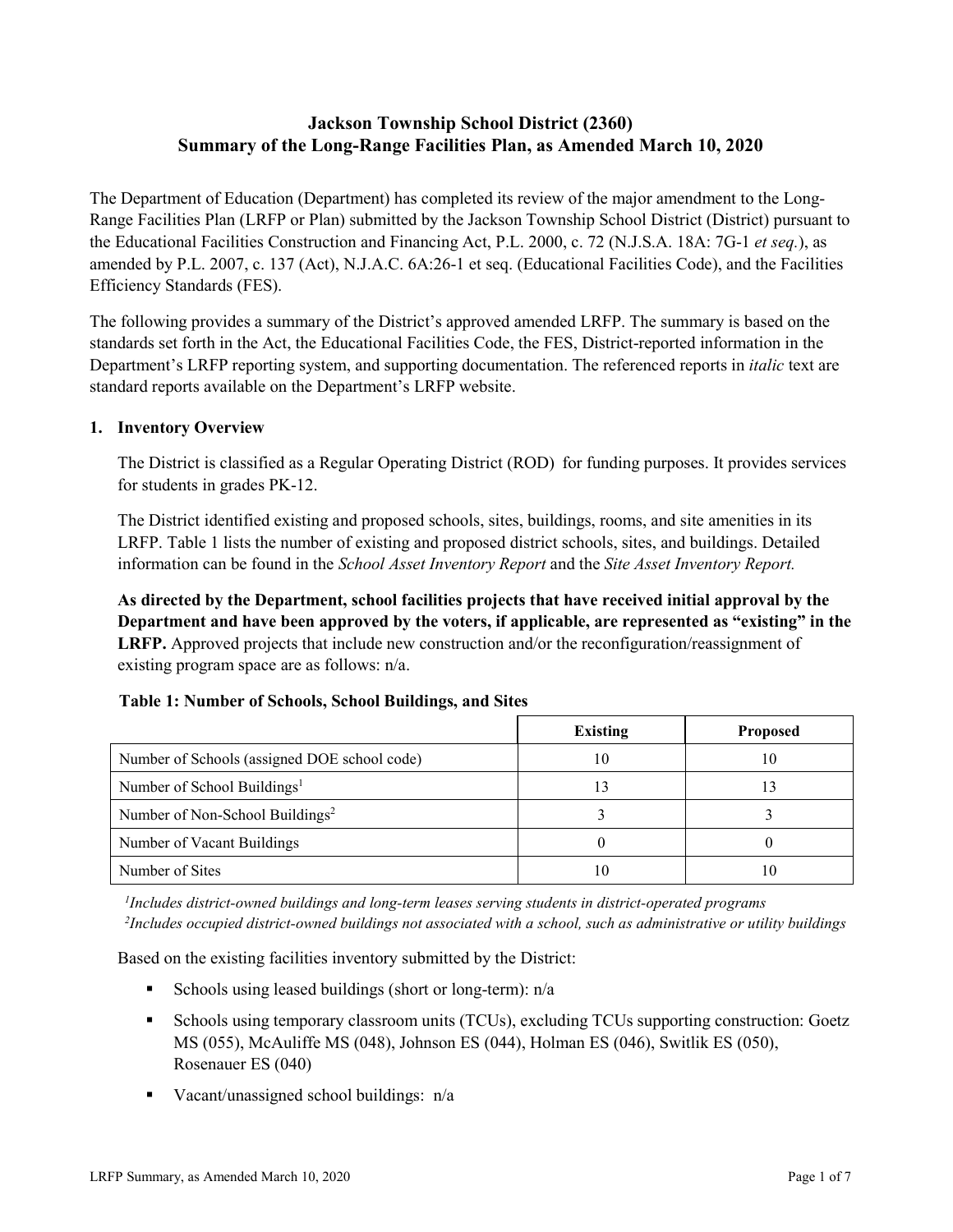**FINDINGS** The Department has determined that the proposed inventory is adequate for approval of the District's LRFP amendment. However, the LRFP determination does not imply approval of an individual school facilities project listed within the LRFP; the District must submit individual project applications for project approval.

# **2. District Enrollments**

The District determined the number of students, or "proposed enrollments," to be accommodated for LRFP planning purposes on a district-wide basis and in each school.

The Department minimally requires the submission of a standard cohort-survival projection using historic enrollment data from the Application for School State Aid (ASSA) or NJ Smart. The cohort-survival method projection method forecasts future students based upon the survival of the existing student population as it moves from grade to grade. A survival ratio of less than 1.00 indicates a loss of students, while a survival ratio of more than 1.00 indicates the class size is increasing. For example, if a survival ratio tracking first to second grade is computed to be 1.05, the grade size is increasing by 5% from one year to the next. The cohort-survival projection methodology works well for communities with stable demographic conditions. Atypical events impacting housing or enrollments, such as an economic downturn that halts new housing construction or the opening of a charter or private school, typically makes a cohort-survival projection less reliable.

#### **Proposed enrollments are based on a standard cohort-survival enrollment projection.**

Adequate supporting documentation was submitted to the Department to justify the proposed enrollments. Table 2 provides a comparison of existing and projected enrollments. All totals include special education students.

|                              | <b>Existing Enrollments</b> | <b>District Proposed Enrollments</b> |
|------------------------------|-----------------------------|--------------------------------------|
| <b>Grades</b>                | 2018-2019                   | 2023-2024                            |
| PK (excl. private providers) | 159                         | 150                                  |
| Grades K-5                   | 3,166                       | 3,050                                |
| Grades 6-8                   | 1,973                       | 1,710                                |
| Grades 9-12                  | 2,798                       | 2,542                                |
| <b>Totals</b>                | 8,096                       | 7,452                                |

#### **Table 2: Enrollments**

**FINDINGS** The Department has determined the District's proposed enrollments to be acceptable for approval of the District's LRFP amendment. The Department will require a current enrollment projection at the time an application for a school facilities project is submitted incorporating the District's most recent enrollments in order to verify that the LRFP's planned capacity is appropriate for the updated enrollments.

#### **3. District Practices Capacity**

Based on information provided in the room inventories, *District Practices Capacity* was calculated for each school building to determine whether adequate capacity is proposed for the projected enrollments based on district scheduling and class size practices. The capacity totals assume instructional buildings can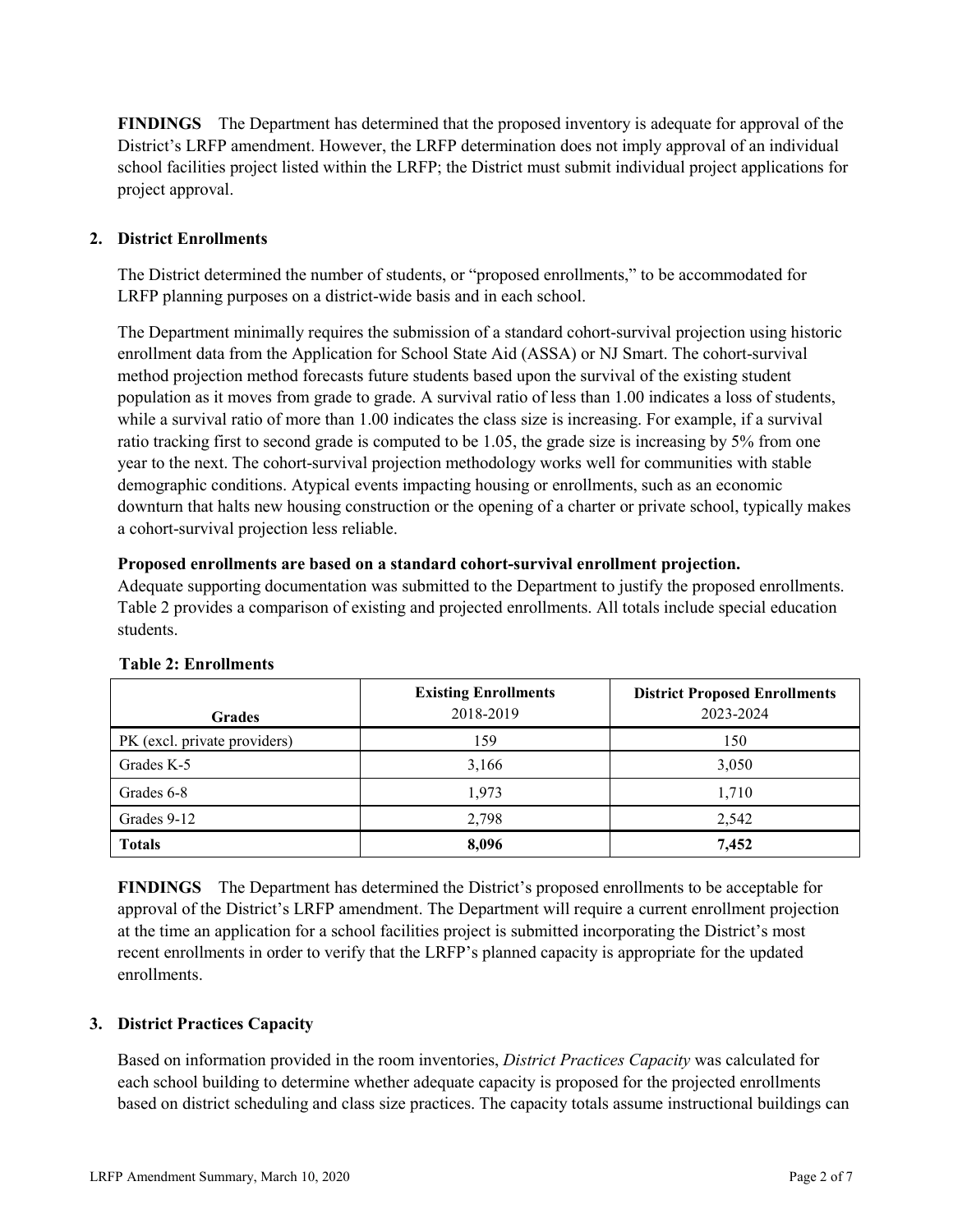be fully utilized regardless of school sending areas, transportation, and other operational issues. The calculations only consider district-owned buildings and long-term leases; short term leases and temporary buildings are excluded. A capacity utilization factor of 90% for classrooms serving grades K-8 and 85% for classrooms serving grades 9-12 is applied in accordance with the FES. No capacity utilization factor is applied to preschool classrooms.

In certain cases, districts may achieve adequate District Practices Capacity to accommodate enrollments but provide inadequate square feet per student in accordance with the FES, resulting in educational adequacy issues and "Unhoused Students." Unhoused students are considered in the "Functional Capacity" calculations used to determine potential State support for school facilities projects and are analyzed in Section 4.

Table 3 provides a summary of proposed enrollments and existing and proposed District-wide capacities. Detailed information can be found in the LRFP website reports titled *FES and District Practices Capacity Report, Existing Rooms Inventory Report, and Proposed Rooms Inventory Report.*

| <b>Grades</b>     | <b>Proposed</b><br><b>Enrollments</b> | <b>Existing</b><br><b>District</b><br><b>Practices</b><br>Capacity | <b>Existing</b><br>Deviation* | <b>Proposed</b><br><b>District</b><br><b>Practices</b><br>Capacity | <b>Proposed</b><br>Deviation* |
|-------------------|---------------------------------------|--------------------------------------------------------------------|-------------------------------|--------------------------------------------------------------------|-------------------------------|
| Elementary (PK-5) | 3,200                                 | 3,423.39                                                           | 223.39                        | 3,423.39                                                           | 223.39                        |
| Middle $(6-8)$    | 1,710                                 | 2,120.32                                                           | 392.32                        | 2,120.32                                                           | 392.32                        |
| $High(9-12)$      | 2,542                                 | 3,927.00                                                           | 1385.00                       | 3,927.00                                                           | 1,385.00                      |
| <b>Totals</b>     | 7,452                                 | 9,452.72                                                           | 2,000.72                      | 9,452.72                                                           | 2,000.72                      |

**Table 3: District Practices Capacity Analysis**

*\* Positive numbers signify surplus capacity; negative numbers signify inadequate capacity. Negative values for District Practices capacity are acceptable for approval if proposed enrollments do not exceed 100% capacity utilization.*

Considerations:

- **Based on the proposed enrollments and existing room inventories, the District is projected to have** inadequate capacity for the following grade groups, assuming all school buildings can be fully utilized: n/a
- Adequate justification has been provided by the District if the proposed capacity for a school significantly deviates from the proposed enrollments. Generally, surplus capacity is acceptable for LRFP approval if additional capacity is not proposed through new construction.

**FINDINGS**The Department has determined that proposed District capacity, in accordance with the proposed enrollments, is adequate for approval of the District's LRFP amendment. The Department will require a current enrollment projection at the time an application for a school facilities project is submitted, incorporating the District's most recent Fall Enrollment Report, in order to verify that the LRFP's planned capacity meets the District's updated enrollments.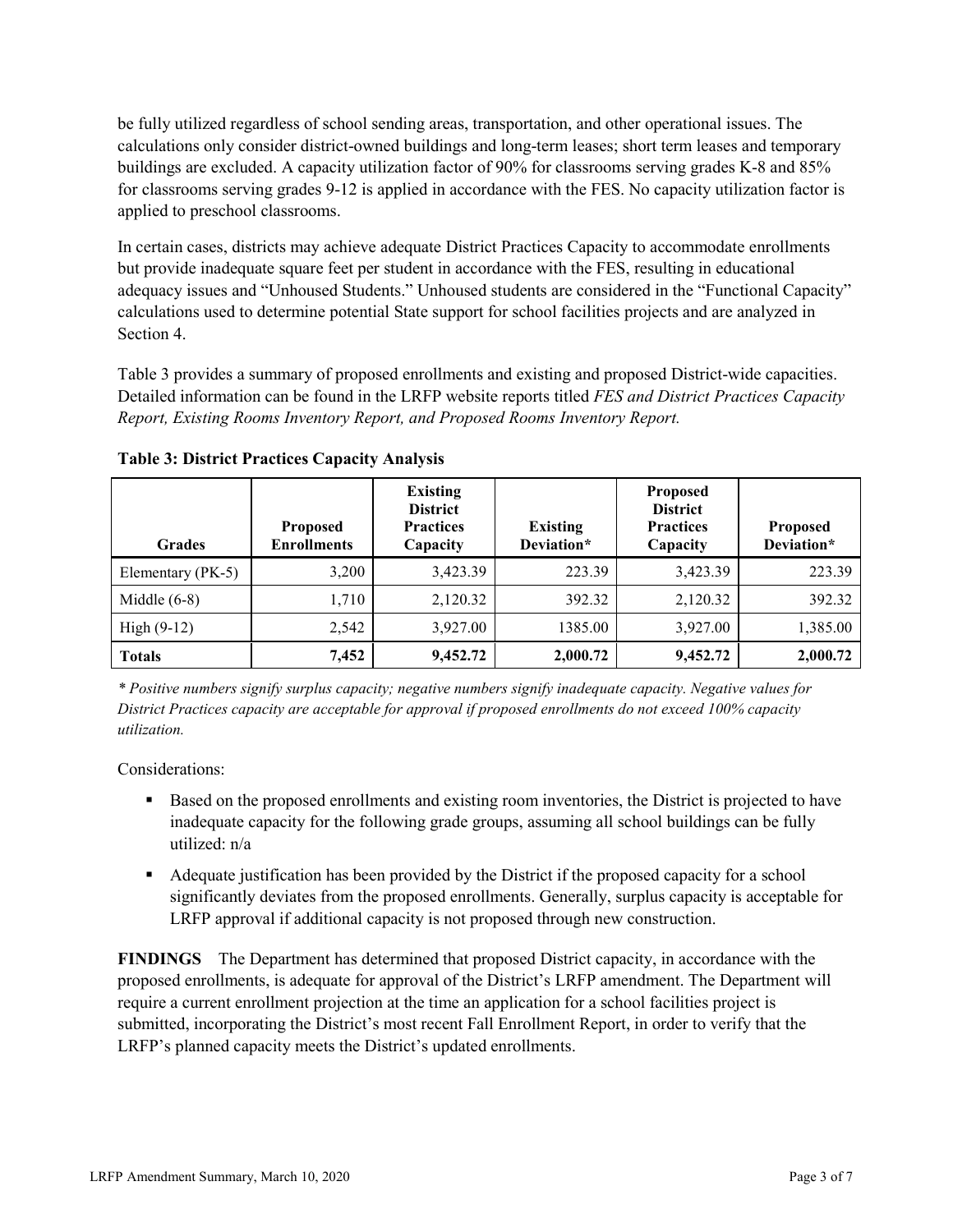## **4. New Construction Funding Eligibility**

*Functional Capacity* was calculated and compared to the proposed enrollments to provide a **preliminary estimate** of Unhoused Students and new construction funding eligibility. **Final determinations will be made at the time of project application approvals.**

*Functional Capacity* is the adjusted gross square footage of a school building *(total gross square feet minus excluded space)* divided by the minimum area allowance per full-time equivalent student for the grade level contained therein. *Unhoused Students* is the number of students projected to be enrolled in the District that exceeds the Functional Capacity of the District's schools pursuant to N.J.A.C. 6A:26-2.2(c). *Excluded Square Feet* includes (1) square footage exceeding the FES for any pre-kindergarten, kindergarten, general education, or self-contained special education classroom; (2) grossing factor square footage *(corridors, stairs, mechanical rooms, etc.)* that exceeds the FES allowance, and (3) square feet proposed to be demolished or discontinued from use. Excluded square feet may be revised during the review process for individual school facilities projects.

Table 4 provides a preliminary assessment of the Functional Capacity, Unhoused Students, and Estimated Maximum Approved Area for Unhoused Students for each FES grade group. The calculations exclude temporary facilities and short-term leased buildings. School buildings proposed for whole or partial demolition or reassignment to a non-school use are excluded from the calculations pending project application review. If a building is proposed to be reassigned to a different school, the square footage is applied to the proposed grades after reassignment. Buildings that are not assigned to a school are excluded from the calculations. In addition, only preschool students eligible for state funding (former ECPA students) are included. Detailed information concerning the calculations can be found in the *Functional Capacity and Unhoused Students Report* and the *Excluded Square Footage Report.*

|                                                | $PK/K-5$ | $6 - 8$  | $9 - 12$ | <b>Total</b> |
|------------------------------------------------|----------|----------|----------|--------------|
| PK Eligible Students/K-12 Proposed Enrollments | 3,200    | 1,710    | 2,542    |              |
| FES Area Allowance (SF/student)                | 125.00   | 134.00   | 151.00   |              |
| <b>Prior to Completion of Proposed Work:</b>   |          |          |          |              |
| <b>Existing Gross Square Feet</b>              | 425,876  | 257,518  | 566,478  | 1,249,872    |
| Adjusted Gross Square Feet                     | 393,797  | 246,985  | 561,736  | 1,202,518    |
| <b>Adjusted Functional Capacity</b>            | 3,150.38 | 1,843.17 | 3,720.11 |              |
| Unhoused Students                              | 49.62    | $\Omega$ | 0.00     |              |
| Est. Max. Area for Unhoused Students           | 6,202.50 | 0.00     | 0.00     |              |
| <b>After Completion of Proposed Work:</b>      |          |          |          |              |
| Gross Square Feet                              | 425,876  | 257,518  | 566,478  | 1,249,872    |
| New Gross Square Feet                          | $\theta$ | $\theta$ | $\theta$ | $\theta$     |
| Adjusted Gross Square Feet                     | 393,797  | 246,985  | 561,736  | 1,202,518    |
| Functional Capacity                            | 3,150.38 | 1,843.17 | 3,720.11 |              |
| Unhoused Students after Construction           | 49.62    | 0.00     | 0.00     |              |
| Est. Max. Area Remaining                       | 6,202.50 | 0.00     | 0.00     |              |

| Table 4: Estimated Maximum Approved Area for Unhoused Students |
|----------------------------------------------------------------|
|----------------------------------------------------------------|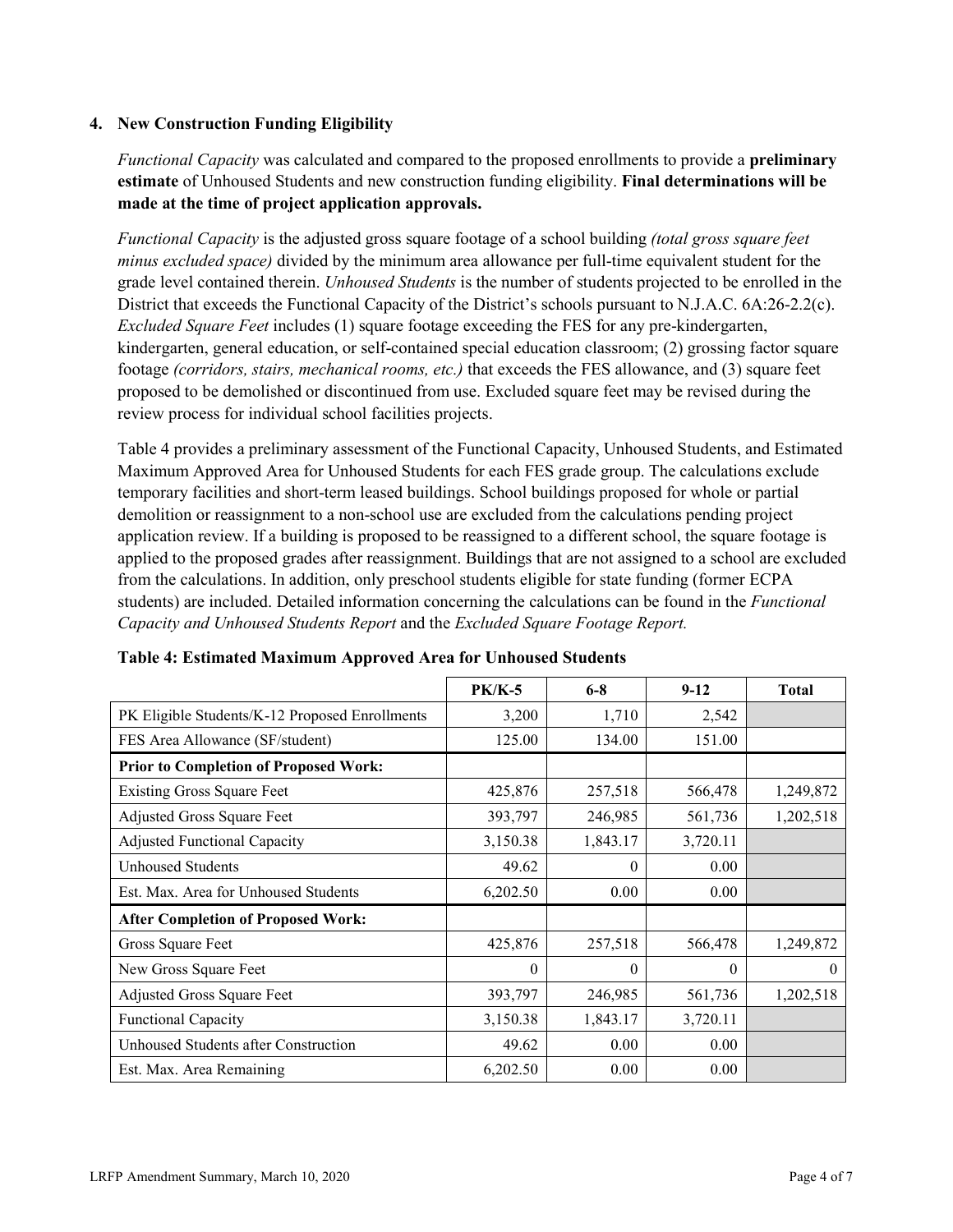Facilities used for non-instructional or non-educational purposes are ineligible for State support under the Act. However, projects for such facilities shall be reviewed by the Department to determine whether they are consistent with the District's LRFP and whether the facility, if it is to house students (full or part time) conforms to educational adequacy requirements. These projects shall conform to all applicable statutes and regulations.

Estimated costs represented in the LRFP by the District are for capital planning purposes only. The estimates are not intended to represent preliminary eligible costs or final eligible costs of approved school facilities projects.

Considerations:

- The District does not have approved projects pending completion, as noted in Section 1, that impact the Functional Capacity calculations.
- The Functional Capacity calculations *exclude* square feet proposed for demolition or discontinuation for the following FES grade groups and school buildings pending a feasibility study and project review: n/a .
- Based on the preliminary assessment, the District has Unhoused Students prior to the completion of proposed work for the following FES grade groups: PK-5.
- New construction is proposed for the following FES grade groups:  $n/a$ .
- **Proposed new construction exceeds the estimated maximum area allowance for Unhoused** Students prior to the completion of the proposed work for the following grade groups:  $n/a$ .
- The District, based on the preliminary LRFP assessment, will have Unhoused Students after completion of the proposed LRFP work. If the District is projected to have Unhoused Students, adequate justification has been provided to confirm educational adequacy in accordance with Section 6 of this determination.

**FINDINGS** Functional Capacity and Unhoused Students calculated in the LRFP are preliminary estimates. Preliminary Eligible Costs (PEC) and Final Eligible Costs (FEC) will be included in the review process for specific school facilities projects. A feasibility study undertaken by the District is required if building demolition or replacement is proposed per N.J.A.C. 6A:26-2.3(b)(10).

# **5. Proposed Work**

The District assessed program space, capacity, and physical plant deficiencies to determine corrective actions. Capital maintenance, or *"system actions,"* address physical plant deficiencies due to operational, building code, and /or life cycle issues. Inventory changes, or *"inventory actions,*" add, alter, or eliminate sites, site amenities, buildings, and/or rooms.

The Act (N.J.S.A. 18A:7G-7b) provides that all school facilities shall be deemed suitable for rehabilitation unless a pre-construction evaluation undertaken by the District demonstrates to the satisfaction of the Commissioner that the structure might pose a risk to the safety of the occupants even after rehabilitation or that rehabilitation is not cost-effective. Pursuant to N.J.A.C. 6A:26-2.3(b)(10), the Commissioner may identify school facilities for which new construction is proposed in lieu of rehabilitation for which it appears from the information presented that new construction is justified, provided, however, that for such school facilities so identified, the District must submit a feasibility study as part of the application for the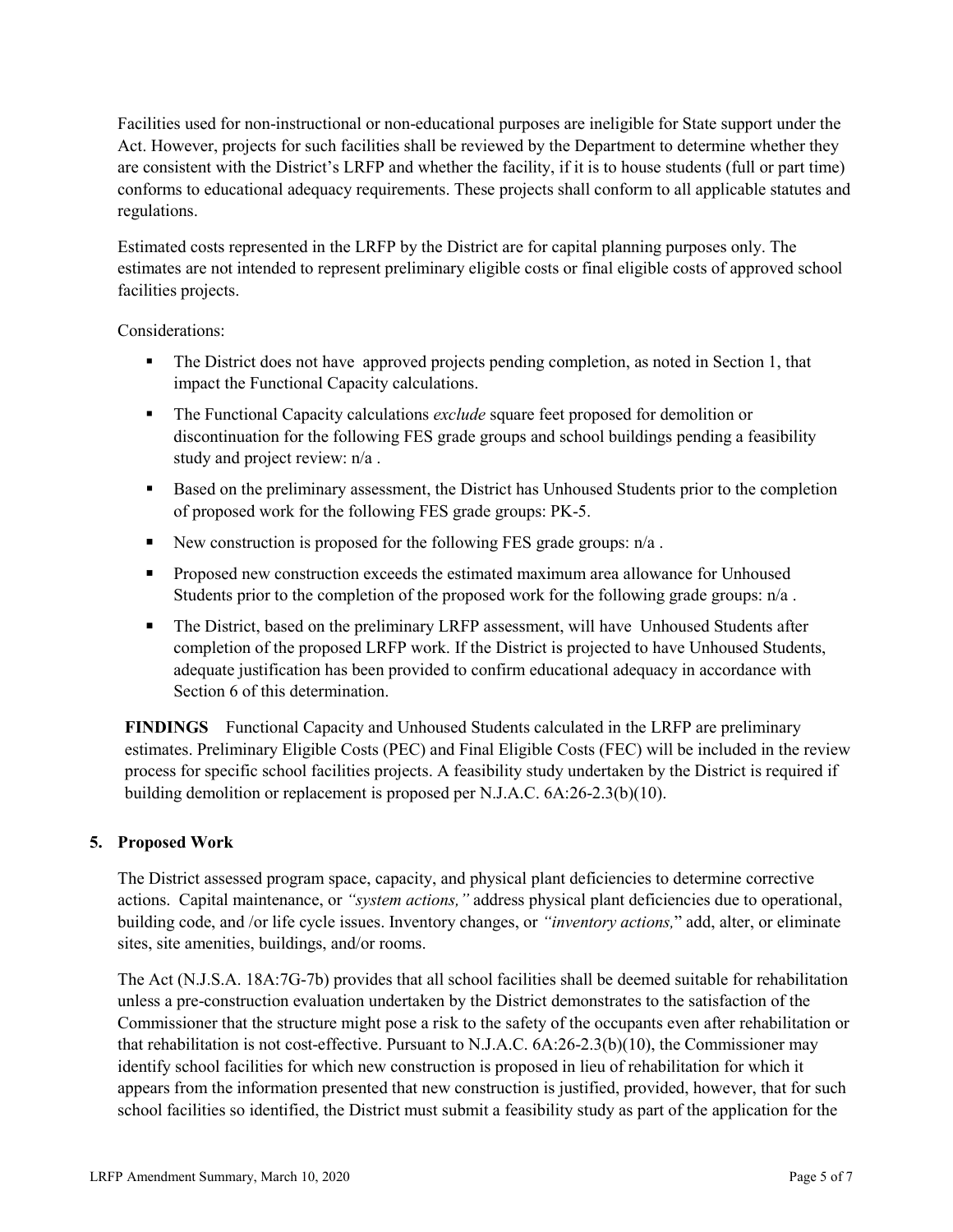specific school facilities project. The cost of each proposed building replacement is compared to the cost of additions or rehabilitation required to eliminate health and safety deficiencies and to achieve the District's programmatic model.

Table 5 lists the scope of work proposed for each school based on the building(s) serving their student population. Proposed inventory changes are described in the LRFP website reports titled *"School Asset Inventory Report and "Proposed Room Inventory Report."* Information concerning proposed systems work, or capital maintenance can be found in the "LRFP Systems Actions Summary Report".

With the completion of the proposed work, the following schools are proposed to be eliminated: n/a; the following schools are proposed to be added: n/a.

| <b>Proposed Scope of Work</b>                                                                  | <b>Applicable Schools</b>                                                                                                                                                                                              |  |  |
|------------------------------------------------------------------------------------------------|------------------------------------------------------------------------------------------------------------------------------------------------------------------------------------------------------------------------|--|--|
| Renovation only (no new construction)                                                          |                                                                                                                                                                                                                        |  |  |
| System actions only (no inventory actions)                                                     | Goetz MS $(055)$ , McAuliffe MS $(048)$ ,<br>Crawford-Rodriguez ES (030), Elms ES (035),<br>Johnson ES (044), Liberty HS (025), Jackson<br>Memorial HS (020), Holman ES (046), Switlik<br>ES (050), Rosenauer ES (040) |  |  |
| Existing inventory actions only (no systems actions)                                           | n/a                                                                                                                                                                                                                    |  |  |
| Systems and inventory changes                                                                  | n/a                                                                                                                                                                                                                    |  |  |
| New construction                                                                               |                                                                                                                                                                                                                        |  |  |
| Building addition only (no systems or existing inventory actions)                              | n/a                                                                                                                                                                                                                    |  |  |
| Renovation and building addition (system, existing inventory,<br>and new construction actions) | n/a                                                                                                                                                                                                                    |  |  |
| New building on existing site                                                                  | n/a                                                                                                                                                                                                                    |  |  |
| New building on new or expanded site                                                           | n/a                                                                                                                                                                                                                    |  |  |
| Site and building disposal (in addition to above scopes)                                       |                                                                                                                                                                                                                        |  |  |
| Partial building demolition                                                                    | n/a                                                                                                                                                                                                                    |  |  |
| Whole building demolition                                                                      | n/a                                                                                                                                                                                                                    |  |  |
| Site and building disposal or discontinuation of use                                           | n/a                                                                                                                                                                                                                    |  |  |

**Table 5. School Building Scope of Work**

**FINDINGS** The Department has determined that the proposed work is adequate for approval of the District's LRFP amendment. However, Department approval of proposed work in the LRFP does not imply the District may proceed with a school facilities project. The District must submit individual project applications with cost estimates for Department project approval. Both school facilities project approval and other capital project review require consistency with the District's approved LRFP.

#### **6. Proposed Room Inventories and the Facilities Efficiency Standards**

The District's proposed school buildings were evaluated to assess general educational adequacy in terms of compliance with the FES area allowance pursuant to N.J.A.C. 6A:26-2.2 and 2.3.

District schools proposed to provide less square feet per student than the FES after the completion of proposed work as indicated in Table 5 are as follows: n/a